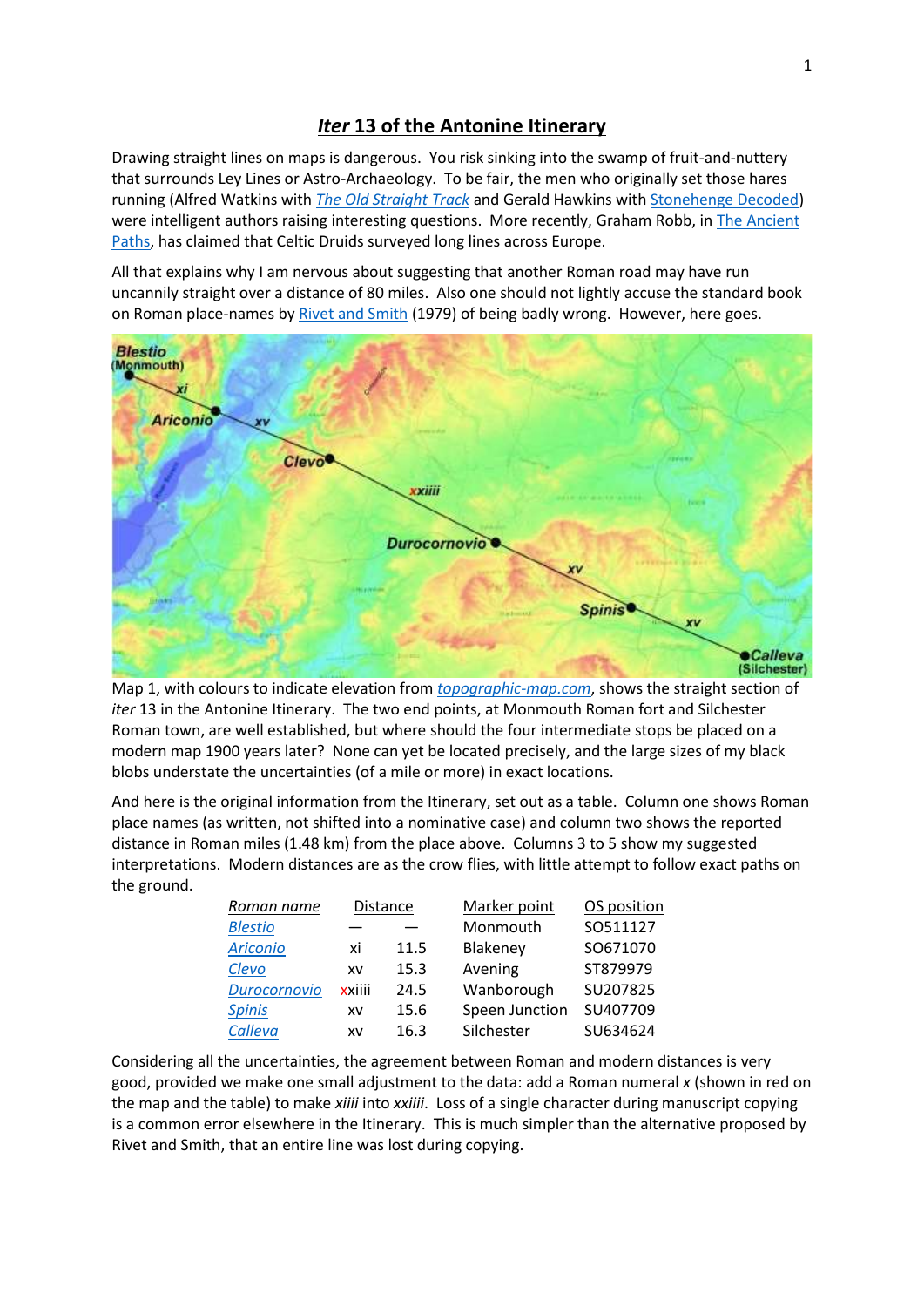*Iter* 13 is not the same as Margary road 453, which leads to a Severn crossing between Arlingham and Newnham. That route appears to rest only upon an article by the magnificently named Wellbore St Clai[r Baddeley](https://www2.glos.ac.uk/bgas/tbgas/v052/bg052151.pdf) (1930), about "late and secondary" Roman roads, but there is no reason to doubt that people could travel into the Forest of Dean that way, especially in medieval times.

The idea that *Ariconio* was the early iron-making site at Weston-under-Penyard was first spelled out in 1805, but it had been gestating for a century before that as antiquaries started to grapple with the geography of Roman Britain. What made investigators accept that location was the similarity of *Clevo* to *\*Glevum* (Roman *Glebon Colonia*, now Gloucester). Rivet and Smith (1979) knew that their language advisers could not translate either *Ariconio* or *Clevo*, and that there were problems with the Roman mileages, but still they felt bound by established wisdom. So they suggested that one whole stage had been left out of *iter* 13 during manuscript copying. Their proposed restoration of the missing line produced a route looping north via Gloucester.

Here I propose an alternative route, which is geographically much more logical, but not yet defined well enough to suggest precisely where to dig for a Roman road bed. Its logic depends on maps and early place names, which can be checked via hyperlinks to my *Romaneranames* website. Onward links should then lead to background information about each place, linguistic analyses of its name, and parallels elsewhere. Salient details follow here, often skipping over logic that is on the web.

*Blestio* fort was probably the first Roman outpost beyond the Severn, named because it blazed a path towards Wales like a blister or *βλαστος* (*Blastos*) 'sprout'. Its marker point from which distances were measured was perhaps outside the fort by the river bridge, where one might imagine seeing a "Welcome to *Blestium*" sign. At the other end of *iter* 13, *Calleva* is related to Latin *calvus* 'bald' and has relatives in later English place names referring to relatively bare high ground. There too, the distance-zero point might have been outside its town walls.

*Ariconio's* initial *Ar-* has at least eight possible meanings to consider. On balance, the best is 'bend', as in arch and Latin *arcus* 'bow', because modern Arlingham is right where the river Severn executes a horseshoe bend. On the other bank lies Awre, whose name arose by metathesis (dancing consonants) of Old English *arwe* 'arrow'. One might expect rivers called Arrow (4x in Britain plus 2x Yarrow, with 4x *Arve* or similar in France) to be arrow-straight, but in fact their common feature is to be seriously wiggly.

The ending *-conio* appears to indicate a river harbour, being related to Latin *coeo* 'to come together' and *cuneus* 'wedge', like modern cone. It also shows up in *[Viroconium](http://www.romaneranames.uk/v/viroconi.htm)*, upstream on the Severn, where the name's first element resembles French *virer* 'turn' and English veer, referring to the river's serious meanders near there. A dozen other places where a Roman road met a river have an element K-vowel-N (or similar) in their name: examples include Kenchester, Kennetpans, Kenninghall, Knettishall, Coneygar, and *Cunetio*, plus Coundlane on the Severn.

Forest of Dean iron-makers surely needed a port to shift their heavy product, but the banks of the Severn and the courses of its feeder streams have shifted so much over the centuries that there is no obvious location for *Ariconio*. In general, ancient river ports lay up a creek off the main channel, so a good guess is up Brim's Pill towards Blakeney, whose church is where I mark *Ariconio* on the map. Once again, the site of *iter* 13's Roman ferry port might easily be over a mile away.

*Clevo* is very similar to the Roman name of Gloucester, *[Glebon](http://www.romaneranames.uk/g/glevum.htm) Colonia* etc, so it would help to know what ancient *\*Glevum* meant, and why its vowel E later changed to O. The distinctive landscape feature of Gloucester is that multiple channels of the river Severn merge into a single channel. Therefore *Clevo* can plausibly be attributed to an ancient root *\*gleubh-* 'to tear apart, to cleave', with clove among its many descendants.

For *Clevo*, my best guess for a point on the map to fit *iter* 13's mileages is the church at Avening, but once again the Roman site could lie at least a mile away. It is even possible that the name has survived to this day, as a calque translation, at nearby Nailsworth. Its first element comes from Old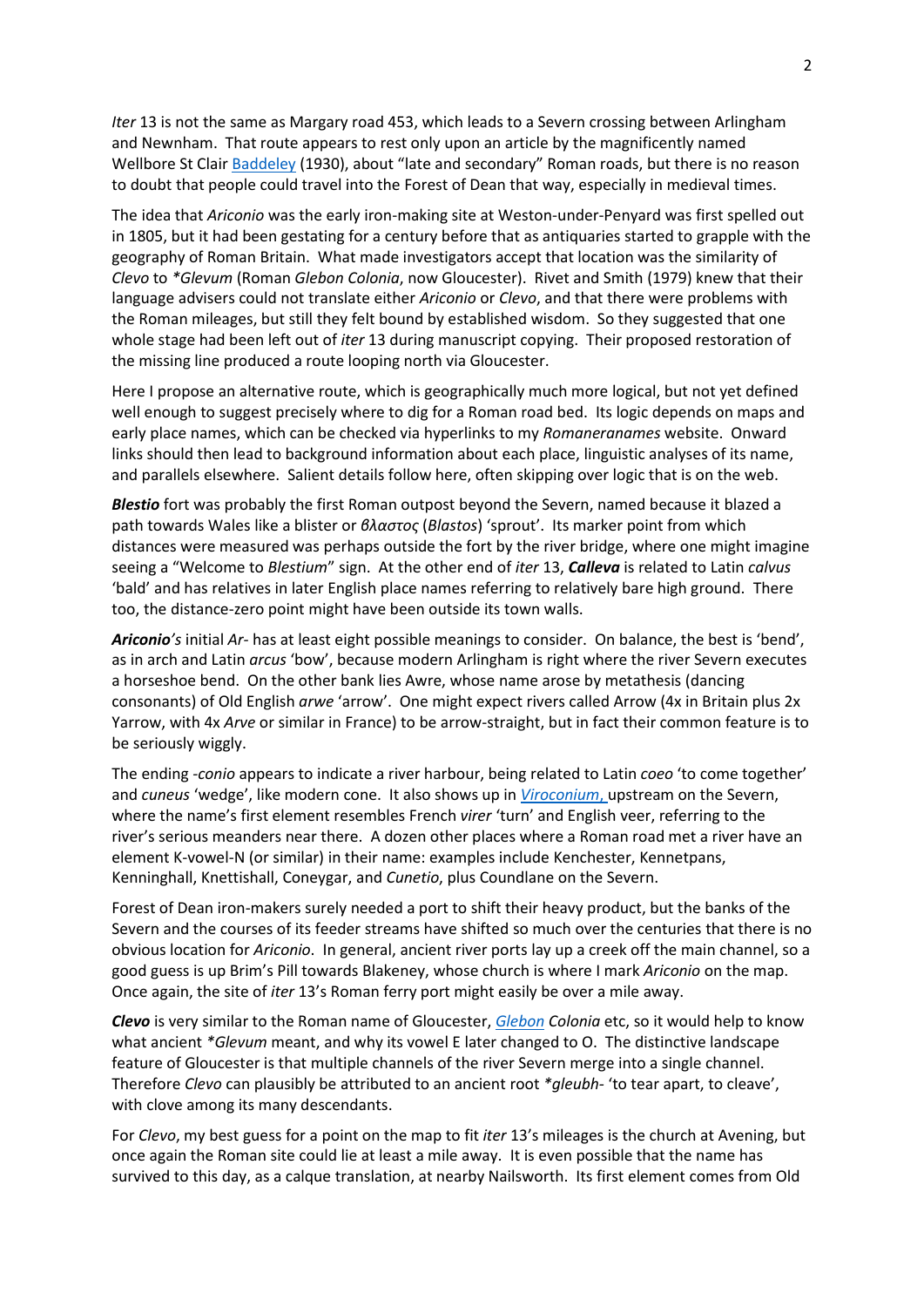

English *nægel*, a translation of Latin *clavus* 'peg, small stake, locking bar', which may have been used as a geographical term, judging by other places in Roman Britain: *[Clavinio](http://www.romaneranames.uk/c/clavinio.htm)*, *[Olcaclavis](http://www.romaneranames.uk/o/olcaclav.htm)*, *[Clausentum](http://www.romaneranames.uk/c/clausent.htm)*.

That whole area of the southern Cotswolds, where it is crossed by *iter* 13, contains many clues to the activities of ancient people, including megaliths such as Hetty Pegler's Tump and the Tingle Stone. Map 2 zooms in, with colours from *[topographic-map.com](https://en-gb.topographic-map.com/)* to indicate elevation and a dashed line for the hypothetical route. Nympsfield owes its name to a lost *nemeton* (sacred place set aside for the gods), with parallels galore across Europe, including *[Vernemetum](http://www.romaneranames.uk/v/vernemet.htm)*, *[Nemetotatio](http://www.romaneranames.uk/n/nemetota.htm)*, and *[Medionemeton](http://www.romaneranames.uk/m/medionem.htm)* in Roman Britain. [Woodchester](https://www.british-history.ac.uk/vch/glos/vol11/pp294-295) is famous for its Roman villa with a fine mosaic. And there is a huge post-Roman dyke known as The Bulwarks.

[Jim Storr](https://www.google.co.uk/books/edition/King_Arthur_s_Wars/4-3yDAAAQBAJ?hl=en&gbpv=1&printsec=frontcover) has shown that in Dark-Age fighting almost all important Roman traveling routes in Britain were blocked with long ditch-and-bank fortifications. The Bulwarks look as if they are defending territory around Stroud (occupied in Roman times by people called *[Dobunni](http://www.romaneranames.uk/d/dobunni.htm)*, but later called *Hwicce*) against aggressors, who would have been west Saxons moving up from the Thames in a push towards Gloucester.

Dark-Age dykes suggest that a Roman travel route was nearby (not necessarily intersecting), but they can also explain why a road's physical structure was not maintained. The next leg of *iter* 13, east of the Cotswolds, crosses territory that was much fought over. According to the Anglo-Saxon Chronicle, a battle at *Deorham* in AD 577 gave the west Saxons control over Bath, Cirencester, and Gloucester. Modern historians still argue over the location of *Deorham*.

*Durocornovio* was the *Duro-* 'central place, transport hub' of some people called *[Cornovii](http://www.romaneranames.uk/c/cornovii.htm)*. Tribal names are often misrepresented as markers of ethnic identity, whereas they mostly just described the inhabitants of a particular geographical area. In this case the reference is to a bendy river, something like *\*coro-navis*, which might be the modern Churn through Cirencester, or, more likely, the whole drainage basin of the upper river Thames. Rivet and Smith guessed that *iter* 13 passed through Nythe Farm, north-west of modern Swindon, but the Roman route towards Silchester appears to run further south, through Old Swindon, and passing beside an ancient stone circle, discovered in 1894.

A river name Dorcan, traceable back to the AD 900s, might preserve a memory of the Roman name *Durocornovium*, in much the same way as Dorchester-on-Thames (just 25 miles away) might